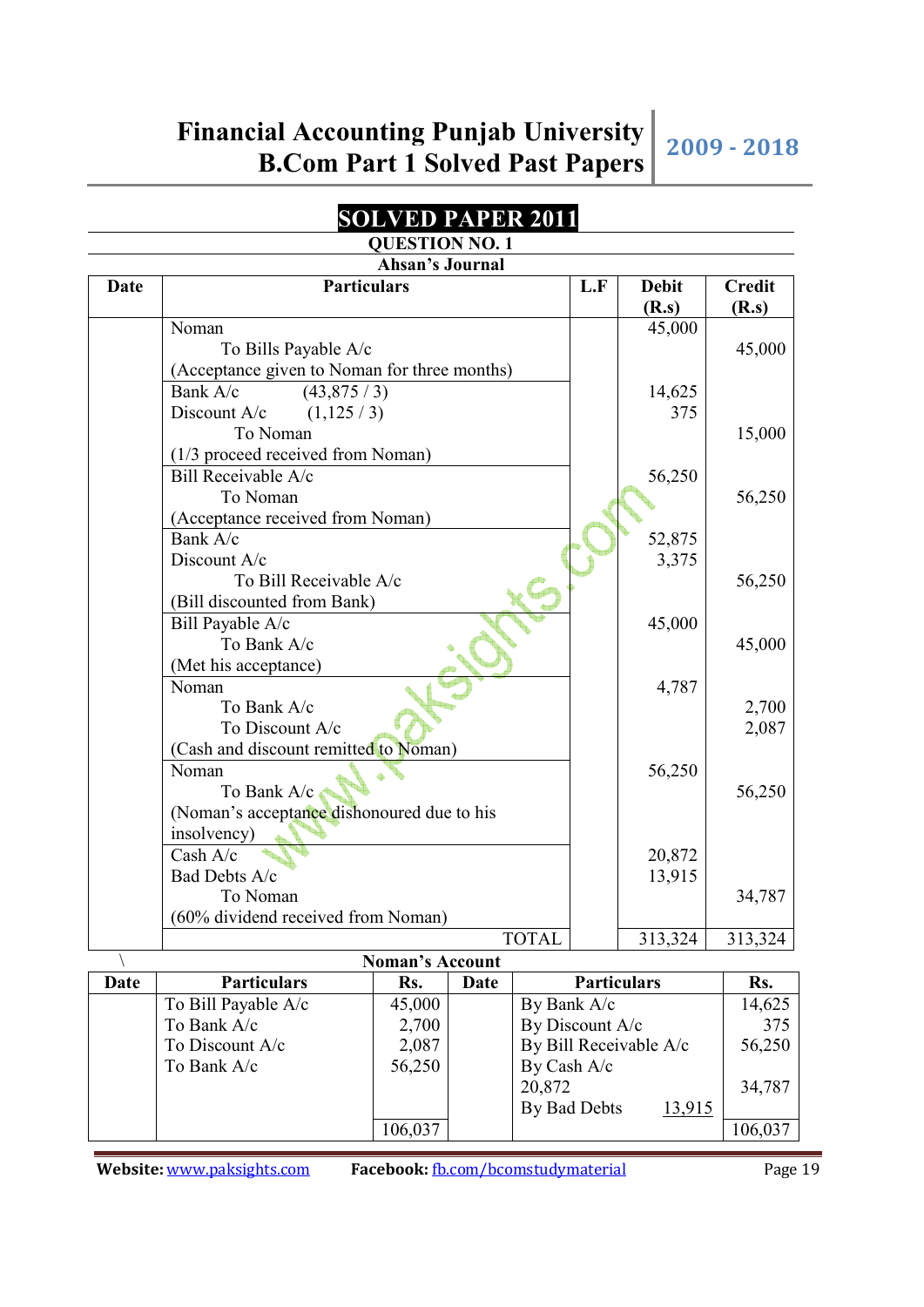| <b>WORKINGS:</b>            |                                                                                                  |          |
|-----------------------------|--------------------------------------------------------------------------------------------------|----------|
| Discount of 2 <sup>nd</sup> | <b>Bill Remitted:</b>                                                                            |          |
| =                           | Discount of 2nd bill<br>X Total amount due                                                       |          |
|                             | Cash of 2nd bill                                                                                 |          |
| $=$                         | $\frac{5.000 \times 10^{-3}}{52,875}$ (30,000 + 2,700)                                           |          |
|                             |                                                                                                  |          |
| $=$                         | $\frac{3,375}{52,875}$ x (32,700)                                                                |          |
| =                           | <u>Rs. 2,087.</u>                                                                                |          |
|                             |                                                                                                  |          |
|                             | <b>QUESTION NO. 2</b>                                                                            |          |
| (a)                         | Mr.                                                                                              |          |
|                             | <b>Bank Reconciliation Statement (A/c No.1)</b>                                                  |          |
|                             | As on 31 <sup>st</sup> December, 2010                                                            |          |
|                             |                                                                                                  | (Rs.)    |
|                             | Pass book balance (overdrawn) (Dr.)                                                              | 60,000   |
|                             | Add: Cheques drawn prior to $31st$ March but not presented as yet                                | 16,000   |
|                             |                                                                                                  | 76,000   |
|                             | Less: Cheques paid in to bank on 31 <sup>st</sup> March but not yet credited.                    | (28,000) |
|                             |                                                                                                  | 48,000   |
|                             | Less: Interest debited by the bank but not entered in the cash book as yet                       | (1,600)  |
|                             |                                                                                                  | 46,400   |
|                             | Add: Transfer from $A/c$ No. 2 to $A/c$ No. 1 recorded by the bank on 31 <sup>st</sup> March but |          |
|                             | Not entered in the cash book                                                                     | 19,000   |
|                             |                                                                                                  | 58,400   |
|                             | Less: Bank charges debited by the bank but not recorded in the cash book as yet                  | (40)     |
|                             | Cash book (over drawn) (Cr.)                                                                     | 58,360   |
|                             |                                                                                                  |          |

| (b)                                |              |    |     | <b>Cash Book</b> |             |                                |                |    |     |         |             |
|------------------------------------|--------------|----|-----|------------------|-------------|--------------------------------|----------------|----|-----|---------|-------------|
| <b>Date</b>                        | Particular   | V/ | L/  | Cash             | <b>Bank</b> | Date                           | Particular     | V/ | L   | Cash    | <b>Bank</b> |
|                                    |              | N  | F   | (Rs.)            | (Rs.)       |                                |                | N  | F   | (Rs.)   | (Rs.)       |
| 2010                               |              |    |     |                  |             | 2010                           |                |    |     |         |             |
| April 1                            | Balance b/d  |    |     | 80,000           |             | April                          | Balance b/d    |    |     |         | 270,000     |
|                                    |              |    |     |                  |             |                                |                |    |     |         |             |
| April 4                            | Sales A/c-X  |    |     | 120,000          |             | April                          | Furniture - A  |    |     | 120,000 |             |
|                                    |              |    |     |                  |             |                                |                |    |     |         |             |
| $\zeta$ $\zeta$<br>$\zeta$ $\zeta$ | Sales A/c-Y  |    |     | 160,000          |             | 66<br>$\textsf{G}\,\textsf{G}$ | B              |    |     | 160,000 |             |
| 66<br>10                           | Sales A/c    |    |     | 200,000          |             | 66<br>10                       | Bank A/c       |    | (c) | 200,000 |             |
| 66<br>10                           | Cash         |    | (c) |                  | 200,000     | $\textsf{G}\,\textsf{G}$<br>16 | Stationary A/c |    |     |         | 10,000      |
| 66<br>18                           | $\mathbf{P}$ |    |     | 160,000          |             | $\textsf{G}\,\textsf{G}$<br>25 | Furniture A/c  |    |     | 120,000 |             |
| 66<br>22                           | Q            |    |     |                  | 70,000      | $\textsf{G}\,\textsf{G}$<br>30 | Incidental     |    |     |         |             |
| 30<br>66                           | Cash         |    | (c) |                  | 80,000      |                                | Charges $A/c$  |    |     |         | 3,000       |
|                                    |              |    |     |                  |             | $\textsf{G}\,\textsf{G}$<br>30 | Bank           |    | (c) | 80,000  |             |
|                                    |              |    |     |                  |             | $\textsf{G}\,\textsf{G}$<br>30 | Balance c/d    |    |     | 40,000  | 67,000      |
|                                    |              |    |     | 720,000          | 350,000     |                                |                |    |     | 720,000 | 350,000     |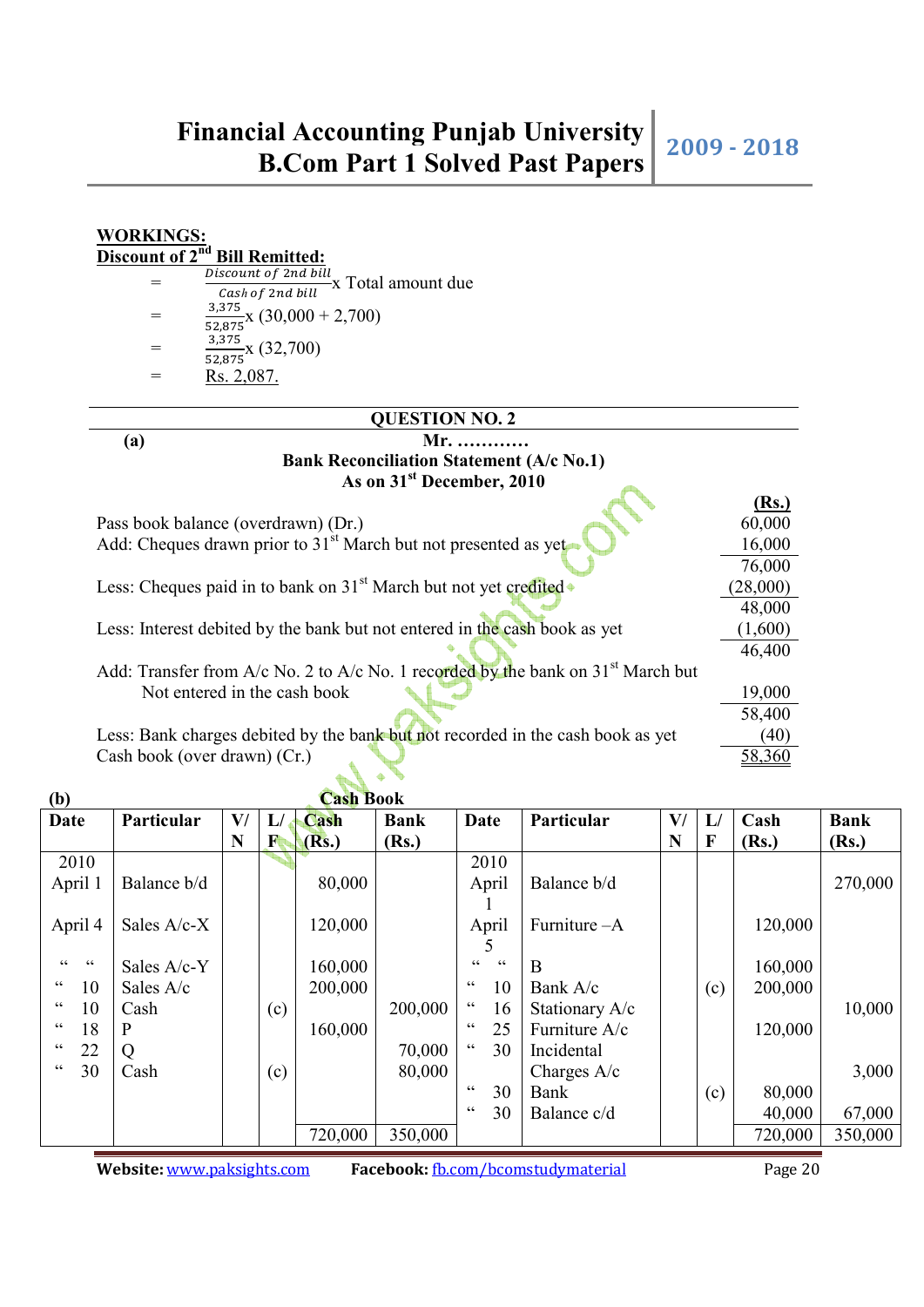|      |                                                        | <b>QUESTION NO. 3</b>                      |                                       |                      |               |
|------|--------------------------------------------------------|--------------------------------------------|---------------------------------------|----------------------|---------------|
|      |                                                        | <b>Rectified Journal Entries</b>           |                                       |                      |               |
| Date | <b>Particulars</b>                                     |                                            | L.F                                   | <b>Debit</b>         | <b>Credit</b> |
|      |                                                        |                                            |                                       | (R.s)                | (R.s)         |
| (a)  | Suspense A/c                                           |                                            |                                       | 3,600                |               |
|      | To Purchases A/c                                       |                                            |                                       |                      | 3,600         |
|      | (Being the purchases A/c over casted now rectified)    |                                            |                                       |                      |               |
| (b)  | Debtors A/c                                            |                                            |                                       | 5,200                |               |
|      | To Suspense A/c                                        |                                            |                                       |                      | 5,200         |
|      | (Being the debtors A/c less recorded now recorded)     |                                            |                                       |                      |               |
| (c)  | Suspense A/c                                           |                                            |                                       | 1,600                |               |
|      | To Suspense A/c                                        |                                            |                                       |                      | 1,600         |
|      | (Being Khawaja & Co. less credited now rectified)      |                                            |                                       |                      |               |
| (d)  | Ahsan                                                  |                                            |                                       | 14,000               |               |
|      | To Suspense A/c                                        |                                            |                                       |                      | 14,000        |
|      | (Being Ahsan A/c not debited now rectified)            |                                            |                                       |                      |               |
| (e)  | Sales Return A/c                                       |                                            |                                       | 6,000                |               |
|      | To Suspense A/c                                        |                                            |                                       |                      | 6,000         |
|      | (Being the sales return A/c not debited now rectified) |                                            |                                       |                      |               |
|      |                                                        | <b>Suspense Account</b>                    |                                       |                      |               |
| Date | <b>Particulars</b>                                     | Rs.<br><b>Date</b>                         | <b>Particulars</b>                    |                      | Rs.           |
|      | Balance b/d                                            | (2)<br>20,000                              | Debtor A/c                            |                      | 5,200         |
| (1)  | Purchases A/c                                          | 3,600<br>(4)                               | Ahsan                                 |                      | 14,000        |
| (3)  | Khawaja & Co.                                          | 1,600<br>(5)                               | Sales Return A/c                      |                      | 6,000         |
|      |                                                        | 25,200                                     |                                       |                      | 25,200        |
|      |                                                        | <b>Effects of Errors on Final Accounts</b> |                                       |                      |               |
|      | Trading & Profit & Loss Account                        |                                            |                                       | <b>Balance Sheet</b> |               |
|      | (1) Gross profit understated by Rs. 3,600              |                                            | (1) Capital understand by Rs. 3,600   |                      |               |
|      | $(2)$ No Effect                                        |                                            | (2) Debtors understand by Rs. 5,200   |                      |               |
|      | (3) No Effect                                          |                                            | (3) Debtors overstated by Rs. 1,600   |                      |               |
|      | $(4)$ No Effect                                        |                                            | (4) Debtors understated by Rs. 14,000 |                      |               |
|      |                                                        |                                            |                                       |                      |               |
|      | $(5)$ Gross profit overstated by Rs. $6,000$           |                                            | (5) Capital overstated by Rs. 6,000   |                      |               |

| <b>Realization Account</b> |                        |         |      |                         |         |  |  |  |
|----------------------------|------------------------|---------|------|-------------------------|---------|--|--|--|
| Date                       | <b>Particulars</b>     | Rs.     | Date | <b>Particulars</b>      | Rs.     |  |  |  |
|                            | Machinery              | 100,000 |      | Creditors               | 68,000  |  |  |  |
|                            | Stock                  | 60,000  |      | <b>Bank A/c (Assets</b> |         |  |  |  |
|                            | Debtors                | 78,000  |      | <b>Realized</b> )       |         |  |  |  |
|                            | Bank $A/c$ – Creditors | 84,000  |      | Debtors63,000           | 109,000 |  |  |  |
|                            | $X$ 's Capital A/c     |         |      | Stock46,000             | 80,000  |  |  |  |
|                            | (Payment in lieu of    |         |      | $X$ 's Capital A/c –    |         |  |  |  |
|                            | expenses)              | 3,000   |      | Machinery               |         |  |  |  |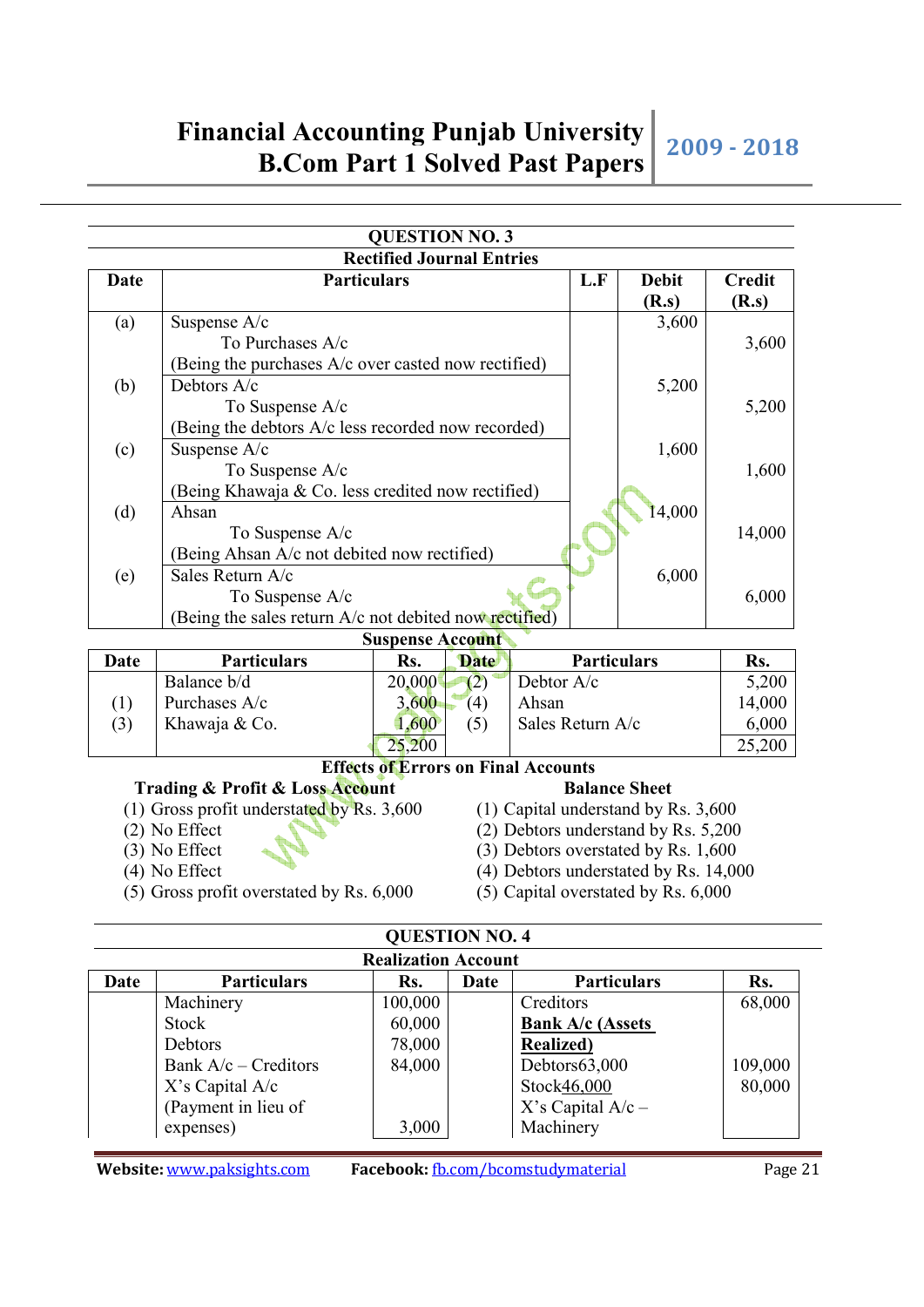# **Financial Accounting Punjab University B.Com Part 1 Solved Past Papers 2009 - 2018**

|  |         | <b>Capital A/c (Losses)</b><br>$X$ 's Capital A/c | 48,000  |
|--|---------|---------------------------------------------------|---------|
|  |         | 24,000                                            |         |
|  |         | Y's Capital A/c<br>16,000 Z's Capital A/c         |         |
|  |         | 8,000                                             |         |
|  | 325,000 |                                                   | 325,000 |

### **X's Capital Account**

| Date | <b>Particulars</b>        | Rs.     | Date | <b>Particulars</b>  | Rs.     |
|------|---------------------------|---------|------|---------------------|---------|
|      | Realization $A/c -$       | 80,000  |      | Balance b/d         | 100,000 |
|      | Machinery                 | 24,000  |      | Realization A/c -   | 3,000   |
|      | <b>Realization - Loss</b> |         |      | Expenses            | 1,000   |
|      |                           |         |      | Bank A/c (Balancing |         |
|      |                           |         |      | figure)             |         |
|      |                           | 104,000 |      |                     | 104,000 |

## **Y's Capital Account**

| Date | <b>Particulars</b>       | Rs.    | Date | <b>Particulars</b>    | Rs.    |
|------|--------------------------|--------|------|-----------------------|--------|
|      | Realization $A/c$ (Loss) | 80,000 |      | <b>Balance b/d</b>    | 10,000 |
|      |                          |        |      | Bank $A/c$ (Balancing | 6,000  |
|      |                          |        |      | figure)               |        |
|      |                          | 16,000 |      |                       | 16,000 |

### **Z's Capital Account**

| <b>A</b> <i>d</i> Capital Account |                        |        |      |                    |        |  |  |
|-----------------------------------|------------------------|--------|------|--------------------|--------|--|--|
| Date                              | <b>Particulars</b>     | Rs.    | Date | <b>Particulars</b> | Rs.    |  |  |
|                                   | Realization A/c (Loss) | 8.000  |      | Balance b/d        | 72,000 |  |  |
|                                   | Bank $A/c$ (Balancing) | 64,000 |      |                    |        |  |  |
|                                   | figure)                |        |      |                    |        |  |  |
|                                   |                        | 72,000 |      |                    | 72,000 |  |  |

### **Bank Account**

| Date | <b>Particulars</b>       | Rs.     | Date | <b>Particulars</b> | Rs.     |
|------|--------------------------|---------|------|--------------------|---------|
|      | Balance b/d              | 32,000  |      | Realization A/c    | 84,000  |
|      | Realisation A/c (Assets) | 109,000 |      | (Creditors)        | 84,000  |
|      | $X$ 's Capital A/c       | 1,000   |      | $Z$ 's Capital A/c |         |
|      | Y's Capital A/c          | 6,000   |      |                    |         |
|      |                          |         |      |                    |         |
|      |                          | 148,000 |      |                    | 148,000 |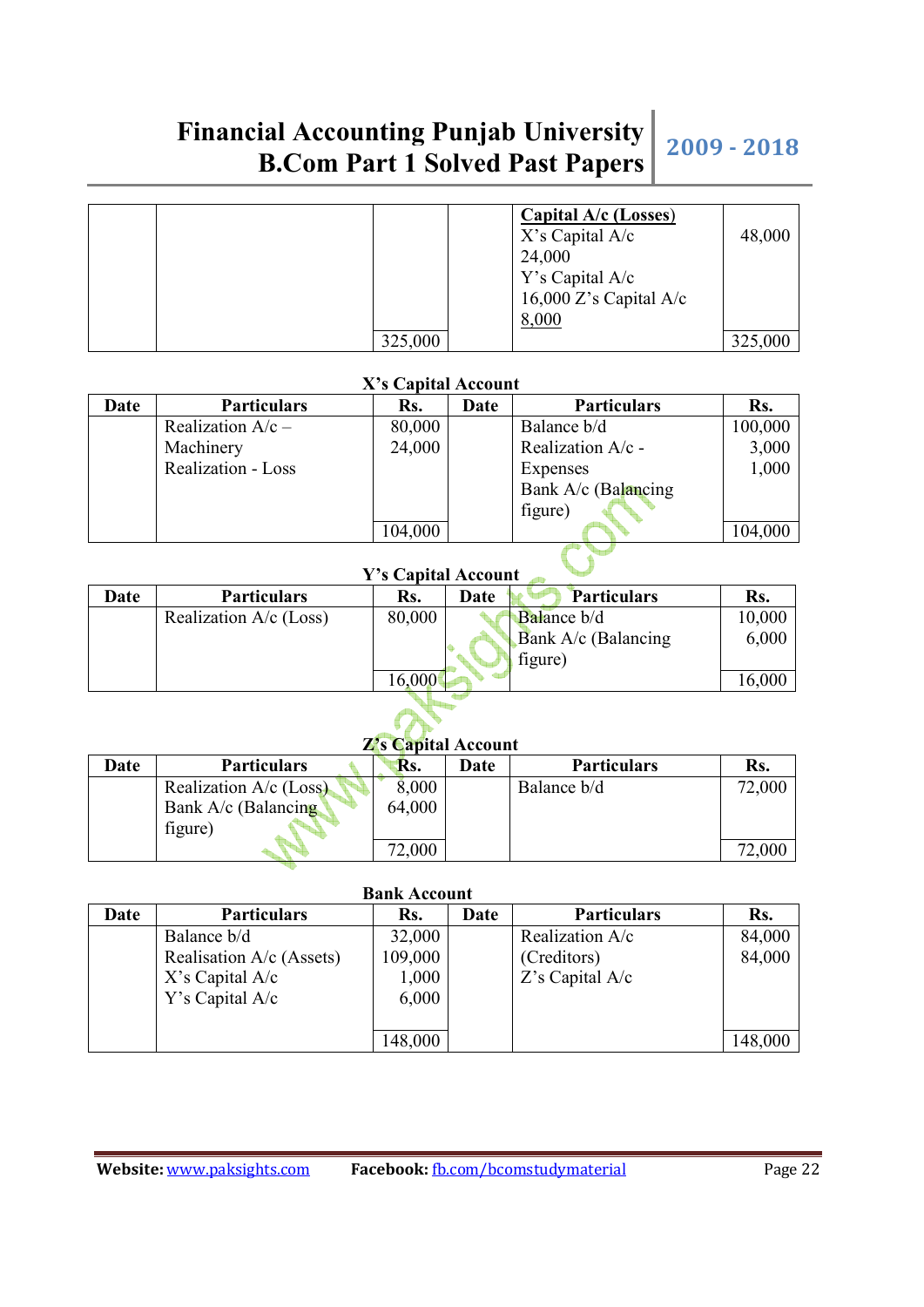### **NOTE:**

- (1) As X has agreed to bear all expenses of realization at an agreed amount of Rs. 3,000. So, realization account has been debited and X's capital account has been credited with Rs. 3,000. Now, actual expenses Rs. 5,000 are immaterial for the firm.
- (2) Deficiency in the capital accounts of partner's X and Y for Rs. 1,000 and Rs. 6,000 has been made good by them depositing the required in firm's bank account.

| <b>QUESTION NO. 5</b>                               |       |        |                                   |        |        |  |  |  |  |  |
|-----------------------------------------------------|-------|--------|-----------------------------------|--------|--------|--|--|--|--|--|
| <b>Mumtaz Club</b>                                  |       |        |                                   |        |        |  |  |  |  |  |
| <b>Income &amp; Expenditure Account</b>             |       |        |                                   |        |        |  |  |  |  |  |
| For the period ended 31 <sup>st</sup> December 2010 |       |        |                                   |        |        |  |  |  |  |  |
| Rs.<br>Rs.<br><b>Expenditures</b><br>Income         |       |        |                                   |        |        |  |  |  |  |  |
| Salaries                                            | 6,000 |        | Subscription (2010)               | 20,500 |        |  |  |  |  |  |
| <b>Add: Outstanding Salaries</b>                    | 500   | 6,500  | Add: Receivable                   | 4,500  | 25,000 |  |  |  |  |  |
| General Expenses                                    |       | 750    | Donation for Prize Fund           |        | 5,400  |  |  |  |  |  |
| Drama Expenses                                      |       | 4,500  | Proceeds<br>from<br>dram          |        | 9,500  |  |  |  |  |  |
|                                                     |       |        | Tickets                           |        |        |  |  |  |  |  |
| New Papers etc.                                     |       | 1,500  | <b>Sale Waste Papers</b>          |        | 450    |  |  |  |  |  |
| Municipal Taxes                                     | 400   |        | Interest on Investment            |        |        |  |  |  |  |  |
| Less: Prepaid $(400 \times 3/12)$                   | (100) | 300    | $(20,000 \times 3\% \times 5/12)$ |        | 250    |  |  |  |  |  |
| Charity                                             |       | 3,500  |                                   |        |        |  |  |  |  |  |
| <b>Electricity Charges</b>                          |       | 1,450  |                                   |        |        |  |  |  |  |  |
| Depreciation on Building                            |       |        |                                   |        |        |  |  |  |  |  |
| $(50,000 \times 5\%)$                               |       | 2,500  |                                   |        |        |  |  |  |  |  |
| Surplus                                             |       | 19,600 |                                   |        |        |  |  |  |  |  |
|                                                     |       | 40,600 |                                   |        | 40,600 |  |  |  |  |  |
|                                                     |       |        | <b>Mumtaz Club</b>                |        |        |  |  |  |  |  |

### **Balance Sheet As on 31st December 2010**

| AS UN 91 DECEMBER 2010          |         |        |                             |        |        |  |  |
|---------------------------------|---------|--------|-----------------------------|--------|--------|--|--|
| <b>Assets</b>                   |         | Rs.    | <b>Liabilities</b>          |        | Rs.    |  |  |
| <b>Current Assets</b>           |         |        | <b>Current Liabilities:</b> |        |        |  |  |
| Cash in hand                    |         | 9,000  | Subscription Received in    |        |        |  |  |
| Prepaid Municipal Taxes         |         | 100    | Advance for 2011            |        | 600    |  |  |
| <b>Subscription Receivable:</b> |         |        | <b>Outstanding Salaries</b> |        | 500    |  |  |
| 2010                            | 4,500   |        | Capital Fund:               |        |        |  |  |
| 2009                            | 500     | 5,000  | Capital Fund                | 61,150 |        |  |  |
| Investment                      |         | 20,000 | Add: Surplus                | 19,600 | 80,750 |  |  |
| Accrued Interest on             |         |        |                             |        |        |  |  |
| Investment                      |         | 250    |                             |        |        |  |  |
| <b>Fixed Assets:</b>            |         |        |                             |        |        |  |  |
| <b>Building</b>                 | 50,000  |        |                             |        |        |  |  |
| Less: Depreciation              | (2,500) | 47,500 |                             |        |        |  |  |
|                                 |         |        |                             |        |        |  |  |
|                                 |         | 81,850 |                             |        | 81,850 |  |  |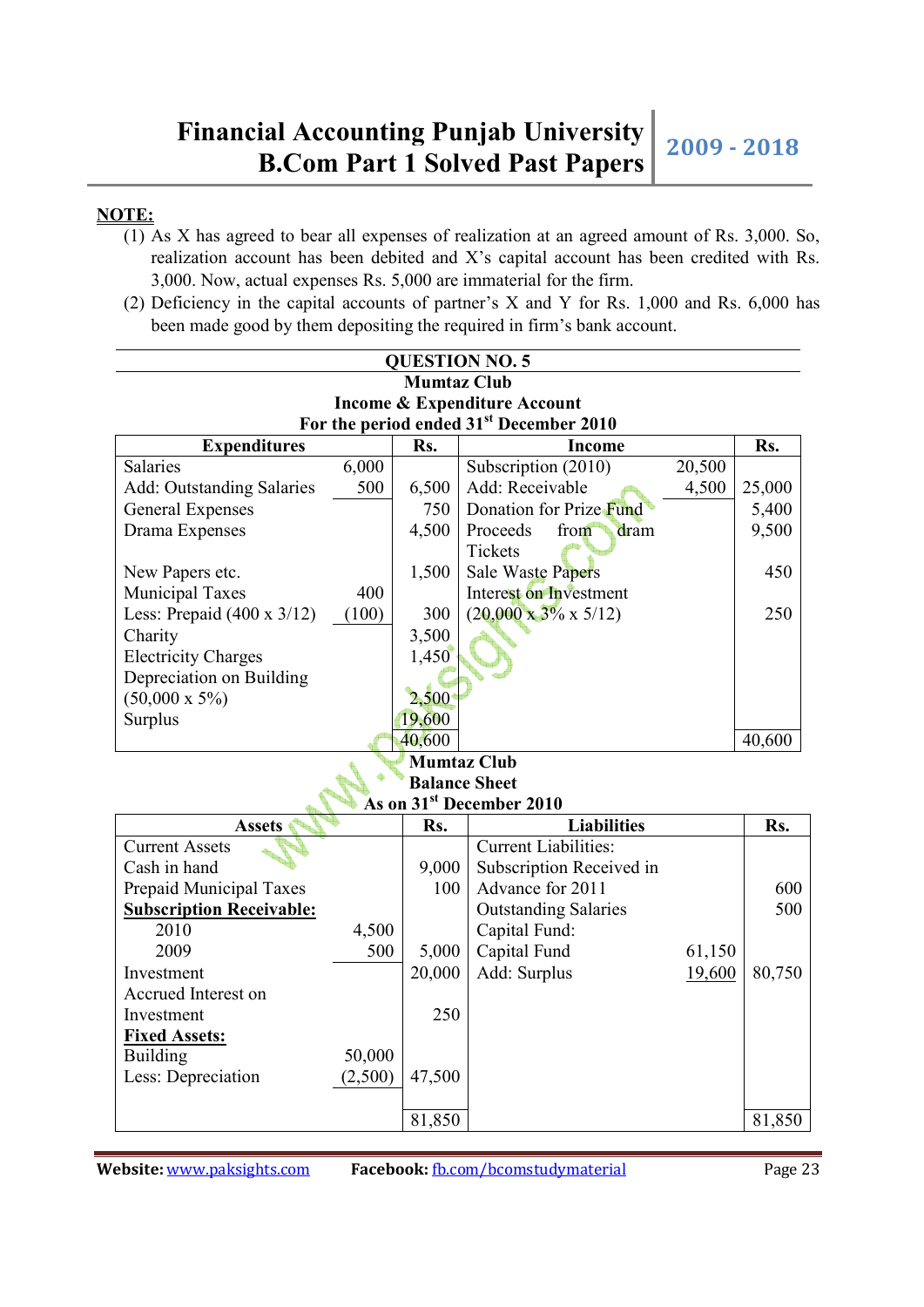#### **WORKINGS:**

| <b>Subscription Receivable for 2010:</b>           | Rs.      |
|----------------------------------------------------|----------|
| Subscription due = $500$ members x Rs. $50$<br>$=$ | 25,000   |
| Less Received in 2010                              | (20,500) |
|                                                    | 4,500    |
| Capital Fund as on 1 <sup>st</sup> Jan. 2010:      | Rs.      |
| Cash-in-hand                                       | 10,250   |
| Subscription Receivable for $2009 (400 + 500)$     | 900      |
| <b>Building</b>                                    | 50,000   |
| Capital Fund                                       | 61,150   |
| $\alpha$ is a constant and $\alpha$                |          |

### **QUESTION NO. 6**

**Trading and Profit & Loss Account For the period ended 31st December, 2010** 

|                                 | Rs.     |                                 | Rs.     |
|---------------------------------|---------|---------------------------------|---------|
| To Opening Stock                | 48,400  | By Sales                        | 239,200 |
| To Purchases                    | 82,000  | By Closing Stock                | 65,200  |
| 48,000<br>To Wages              |         |                                 |         |
| Add: Outstanding Wages<br>6,000 | 54,000  |                                 |         |
| To Gross Profit c/d             | 120,000 |                                 |         |
|                                 | 304,400 |                                 | 304,400 |
| To Salaries                     | 52,000  | By Gross Profit b/d             | 120,000 |
| To General Expenses             | 12,000  | By Interest Receivable on Govt. |         |
|                                 |         | Securities                      |         |
| To Depreciation on Building     |         | $(32,000 \times 10\%)$          | 3,200   |
| $(160,000 \times 2\%)$          | 3,200   | By Discount on Creditors        |         |
| To Depreciation on              |         | $(50,000 \times 3\%)$           | 1,500   |
| Machinery                       |         |                                 |         |
| $(72,000 \times 5\%)$           | 3,600   |                                 |         |
| To Depreciation on Furniture    |         |                                 |         |
| $(48,000 \times 10\%)$          | 4,800   |                                 |         |
| To Allowance for Doubtful       |         |                                 |         |
| Debts                           | 3,360   |                                 |         |
| To Discount on Debtors          | 3,192   |                                 |         |
| To Net Profit transferred to    |         |                                 |         |
| Capital $A/c$                   | 42,548  |                                 |         |
|                                 | 124,700 |                                 | 124,700 |

**Website:** www.paksights.com **Facebook:** fb.com/bcomstudymaterial Page 24

**Shahid Bros.**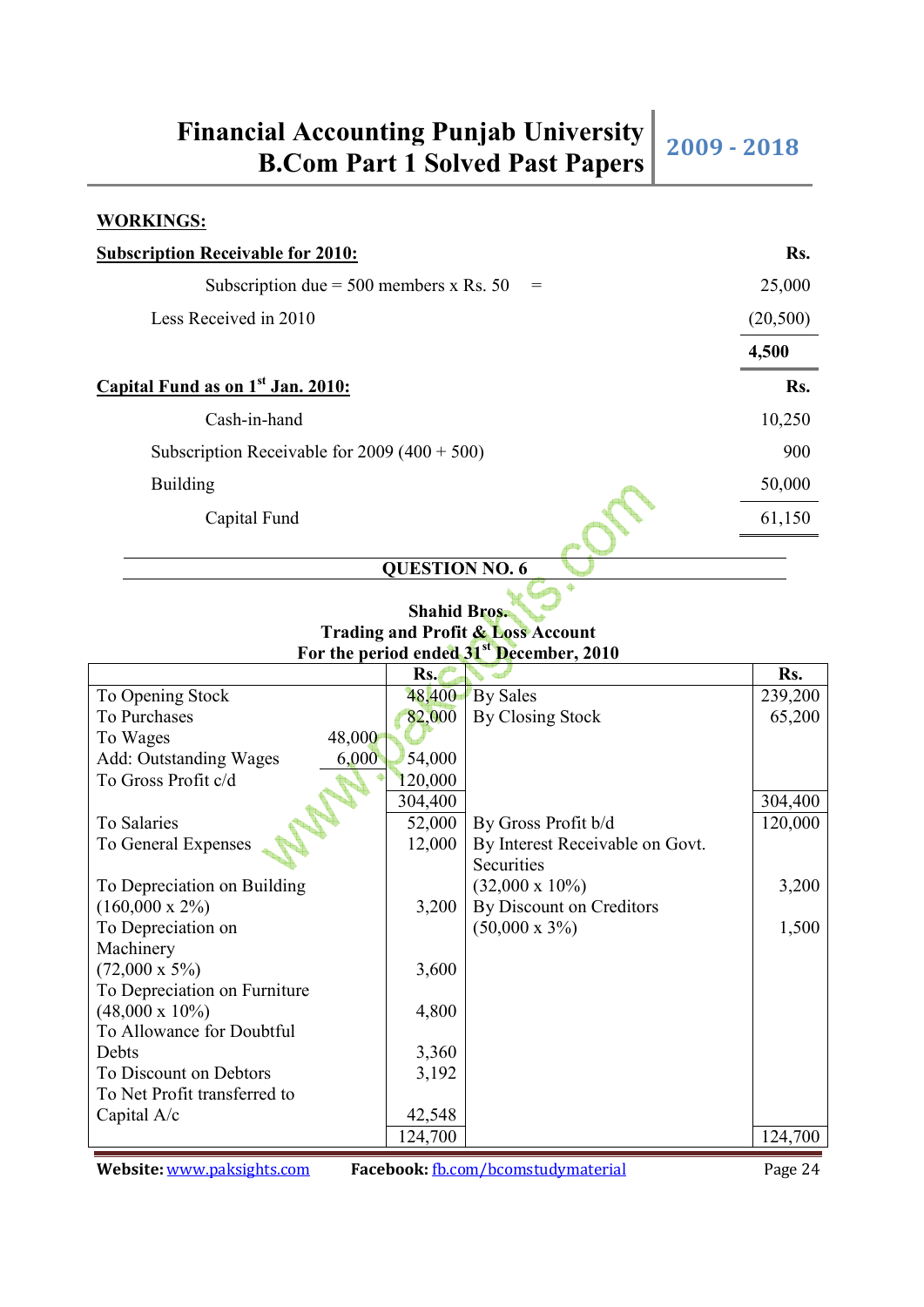| <b>Shahid Bros.</b>                   |                                  |         |                                    |         |  |
|---------------------------------------|----------------------------------|---------|------------------------------------|---------|--|
|                                       |                                  |         | <b>Balance Sheet</b>               |         |  |
| As at 31 <sup>st</sup> December, 2010 |                                  |         |                                    |         |  |
| <b>Liabilities</b>                    |                                  | Rs.     | <b>Assets</b>                      | Rs.     |  |
| <b>Current Liabilities:</b>           |                                  |         | <b>Current Assets:</b>             |         |  |
| Creditors                             | 50,000                           |         | Cash-in-hand                       | 8,000   |  |
| Less: Discount on                     | (1,500)                          | 48,500  | Cash-at-bank                       | 12,000  |  |
| Creditors                             |                                  |         |                                    |         |  |
| <b>Outstanding Salaries</b>           |                                  | 5,200   | <b>Sundry Debtors</b><br>67,200    |         |  |
| <b>Outstanding Wages</b>              |                                  | 6,000   | Allowance for Doubtful<br>Less:    |         |  |
| <b>Owner's Equity;</b>                |                                  |         | Debts<br>(3,360)                   |         |  |
| Capital                               | 366,400                          |         | 63,840                             |         |  |
| Net Profit<br>Add:                    | 42,548                           |         | Discount on<br>(3,192)<br>Less:    | 60,648  |  |
|                                       |                                  |         | Debtors                            |         |  |
|                                       | 408,948                          |         | 10% Investment in Govt Securities  | 32,000  |  |
| Less: Drawings                        | (16,800)                         |         | Accrued interest on                |         |  |
|                                       |                                  |         | Investment in                      |         |  |
|                                       | 392,148                          |         | <b>Govt Securities</b>             | 3,200   |  |
| Less: Income Tax                      | (2,400)                          | 389,748 | <b>Closing Stock</b>               | 65,200  |  |
|                                       |                                  |         | <b>Fixed Assets:</b>               |         |  |
|                                       |                                  |         | Furniture<br>48,000                |         |  |
|                                       |                                  |         | Less: Depreciation<br>(4,800)      | 43,200  |  |
|                                       |                                  |         | Machinery<br>72,000                |         |  |
|                                       |                                  |         | Depreciation<br>Less:<br>(3,600)   | 68,400  |  |
|                                       |                                  |         | <b>Building</b><br>160,000         |         |  |
|                                       |                                  |         | Depreciation<br>(3,200)<br>Less:   | 156,800 |  |
|                                       |                                  | 449,448 |                                    | 449,448 |  |
|                                       |                                  |         |                                    |         |  |
| <b>WORKINGS:</b>                      |                                  |         |                                    |         |  |
| <b>Allowance for Doubtful Debts:</b>  |                                  |         |                                    |         |  |
| $\mathbf N$<br>$\!\!\!=\!\!\!\!$      | $67,200 \text{ X } 5\% = 3,360$  |         |                                    |         |  |
| $\mathbf{B}$<br>$=$                   | $= 0$                            |         |                                    |         |  |
| $\overline{O}$<br>$=$                 | $= 0$                            |         |                                    |         |  |
|                                       | $\mathbf N$<br>B<br>$^{+}$       | $-$ O   |                                    |         |  |
|                                       | 3,360<br>$\boldsymbol{0}$<br>$+$ | $-0$    |                                    |         |  |
|                                       |                                  |         | $\rightarrow$ P & L A/c (Dr. Side) |         |  |
|                                       |                                  |         |                                    |         |  |

▶ B/S Assets Side Less from Debtors

**Discount on Debtors:**

 $=$  67,200 - 3,360  $=$  63,840 x  $\frac{5}{100}$  = Rs. 3,192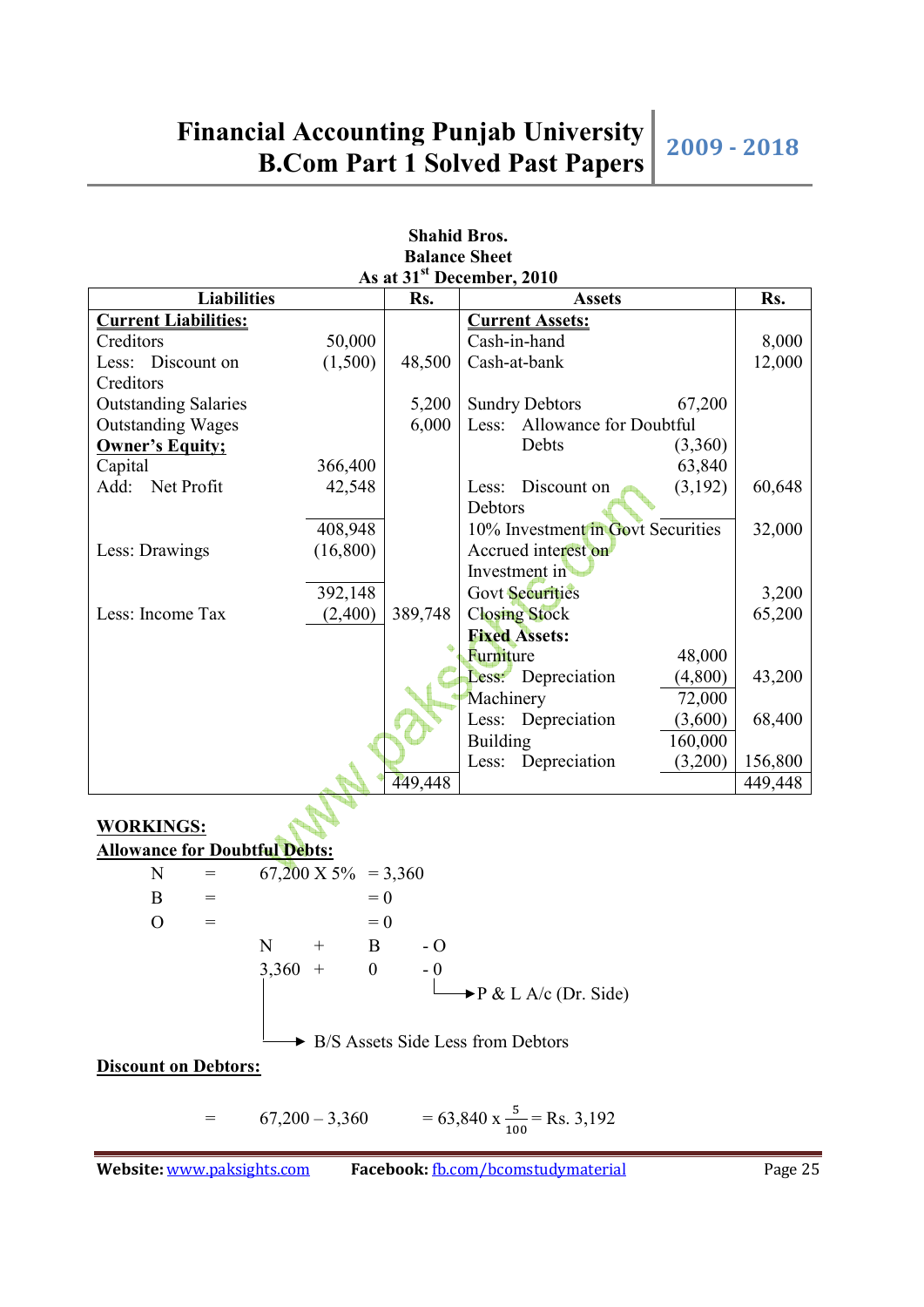## **Financial Accounting Punjab University B.Com Part 1 Solved Past Papers 2009 - 2018**

### **QUESTION NO. 7**

| <b>Machinery Account</b><br>(a) |                                                               |        |                                             |                                                                                                                       |          |  |
|---------------------------------|---------------------------------------------------------------|--------|---------------------------------------------|-----------------------------------------------------------------------------------------------------------------------|----------|--|
| Date                            | Particular                                                    | Rs.    | Date                                        | Particular                                                                                                            | Rs.      |  |
| $01 - 07 - 07$                  | To Bank A/c                                                   | 60,000 | $31 - 12 - 07$                              | By Depreciation A/c                                                                                                   |          |  |
|                                 |                                                               |        |                                             | $(60,000 \times 10/100 \times 6/12)$                                                                                  | 3,000    |  |
|                                 |                                                               |        |                                             | By Balance c/d                                                                                                        | 57,000   |  |
|                                 |                                                               | 60,000 |                                             |                                                                                                                       | 60,000   |  |
| $01 - 01 - 08$                  | To Balance b/d                                                | 57,000 | $31 - 12 - 08$                              | By Depreciation A/c                                                                                                   |          |  |
|                                 |                                                               |        |                                             | $(57,000 \times 10\%)$                                                                                                | 5,700    |  |
|                                 |                                                               |        |                                             | By Balance c/d                                                                                                        | 51,300   |  |
|                                 |                                                               | 57,000 |                                             |                                                                                                                       | 57,000   |  |
| $01 - 01 - 09$                  | To Balance b/d                                                | 51,300 | $31 - 12 - 08$                              | By Cash A/c                                                                                                           | 6,000    |  |
| $01 - 10 - 09$                  | To Bank A/c                                                   | 20,000 | $\zeta$ $\zeta$                             | By Profit & Loos A/c                                                                                                  | 5,756    |  |
|                                 |                                                               |        | $31 - 12 - 08$                              | By Depreciation A/c                                                                                                   | 5,250    |  |
|                                 |                                                               |        |                                             | By Balance c/d                                                                                                        | 54,294   |  |
|                                 |                                                               | 71,300 |                                             |                                                                                                                       | 71,300   |  |
| <b>WORKINGS:</b>                | Machinery as on 01-07-07                                      |        | 31-10-2009<br>$(60,000 \times \frac{1}{4})$ | $(15,000 \times \frac{10}{100} \times \frac{6}{12})$                                                                  | Rs.      |  |
|                                 | Less: Depreciation on 31-12-07                                |        |                                             |                                                                                                                       | (750)    |  |
|                                 | Written Down Value on 31-12-07                                |        |                                             |                                                                                                                       | 14,250   |  |
|                                 | Less: Depreciation on $31-12-08$ (14,250 x 10%)               |        |                                             |                                                                                                                       | (1,4250) |  |
|                                 | Written Down Value on 31-12-08                                |        |                                             |                                                                                                                       | 12,825   |  |
| $rac{10}{12}$                   |                                                               |        |                                             | Less: Depreciation up to 31-12-09 on 31-10-09 of 1/4 <sup>th</sup> Machinery (12,825 $\times \frac{10}{100}$ $\times$ | (1,069)  |  |
|                                 | Written Down Value on 31-12-09 of 1/4 <sup>th</sup> Machinery |        |                                             |                                                                                                                       | 11,756   |  |
| Less: Sold for                  |                                                               |        |                                             |                                                                                                                       | (6,000)  |  |
|                                 | Loss on Sale of Machinery                                     |        |                                             |                                                                                                                       | 5,756    |  |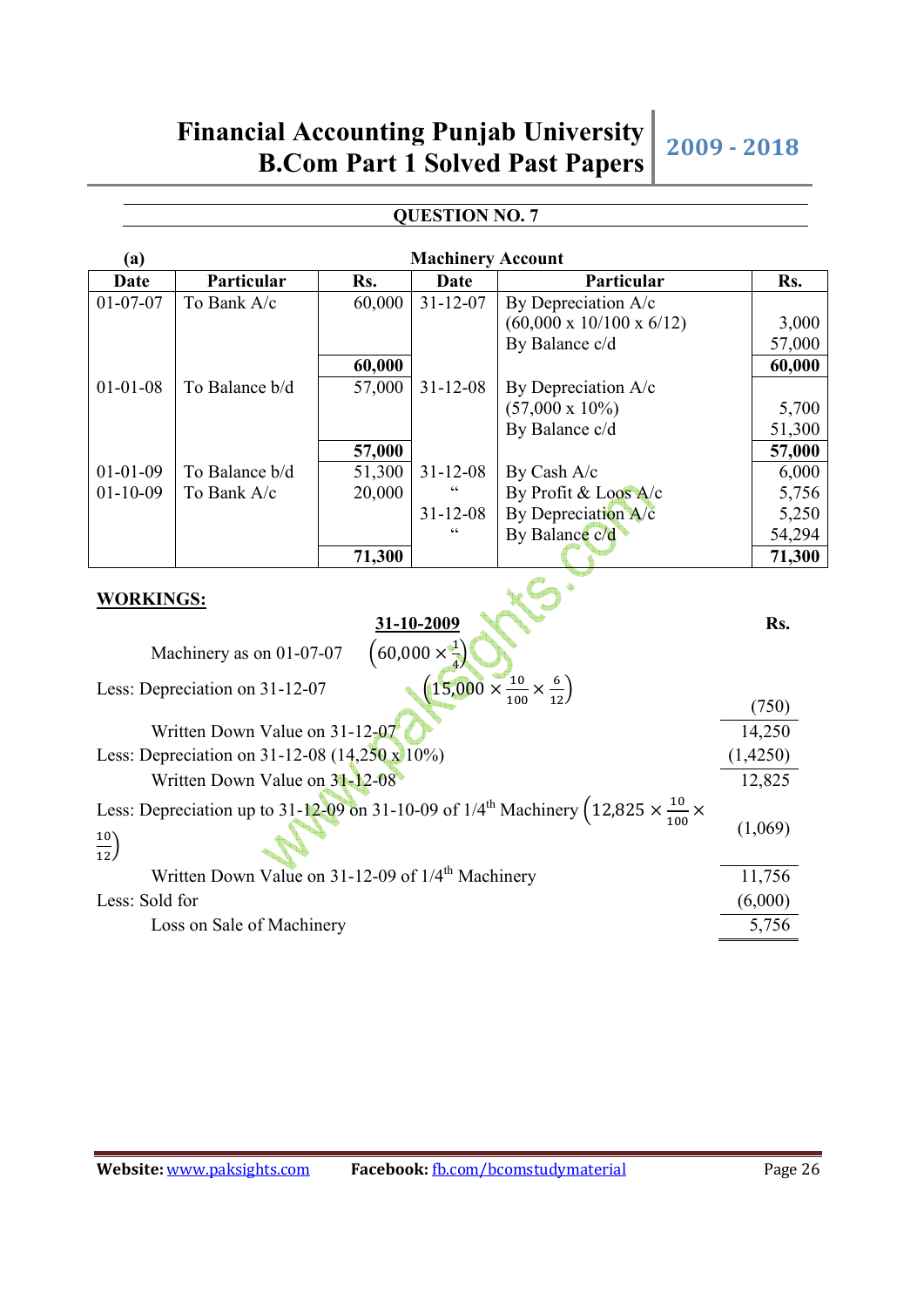### **Financial Accounting Punjab University Example 2009 - 2018**<br>**B.Com Part 1 Solved Past Papers** 2009 - 2018

| (1) | 31-12-2009<br>Depreciation on Machinery $(3/4 \times 60,000)$               |       |
|-----|-----------------------------------------------------------------------------|-------|
|     | Written Down Value on 31-12-08 of Machinery                                 |       |
|     | 51,300 x $\frac{3}{4}$ x 10%                                                | 3,848 |
| (2) | Add: Depreciation Charged for the year on 1/4                               |       |
|     | Machinery Sold on 31-10-09                                                  | 1,069 |
| (3) | Add: Depreciation Charges on New Machinery                                  |       |
|     | Purchased on 31-10-09 $\left(20,000 \times 10\% \times \frac{2}{12}\right)$ | 333   |
|     | Depreciation for the year 2009                                              | 5,250 |

| (b)   | <b>Adjusting Entries</b>               |    |              |               |
|-------|----------------------------------------|----|--------------|---------------|
| Date  | <b>Particulars</b>                     | LÆ | <b>Debit</b> | <b>Credit</b> |
|       |                                        |    | (Rs.)        | (Rs.)         |
| (i)   | Salaries A/c                           |    | 4,000        |               |
|       | To Outstanding Salaries, A/c           |    |              | 4,000         |
|       | (Outstanding salaries recorded)        |    |              |               |
| (ii)  | Accrued Interest on Deposit A/c        |    | 2,000        |               |
|       | To interest on Deposit A/c             |    |              | 2,000         |
|       | (Accrued Interest on Deposit recorded) |    |              |               |
| (iii) | Commission Income A/c                  |    | 1,000        |               |
|       | To Unearned Commission Income A/c      |    |              | 1,000         |
|       | (Unearned commission income recorded)  |    |              |               |
| (iv)  | Drawings A/c                           |    | 2,000        |               |
|       | To Purchases A/c                       |    |              | 2,000         |
|       | (Goods taken by proprietor recorded    |    |              |               |
|       |                                        |    |              |               |

### **QUESTION NO. 8**

### **Accounting**

The system of recording and summarizing business and financial transactions and analyzing, verifying, and

### **Need and Importance of Accounting**

Accounting can be referred to as the systematic and comprehensive recording of a financial transaction relating to any business. Also refers to as a process of analyzing, summarizing and reporting these transactions to the tax collection agencies and oversight agencies.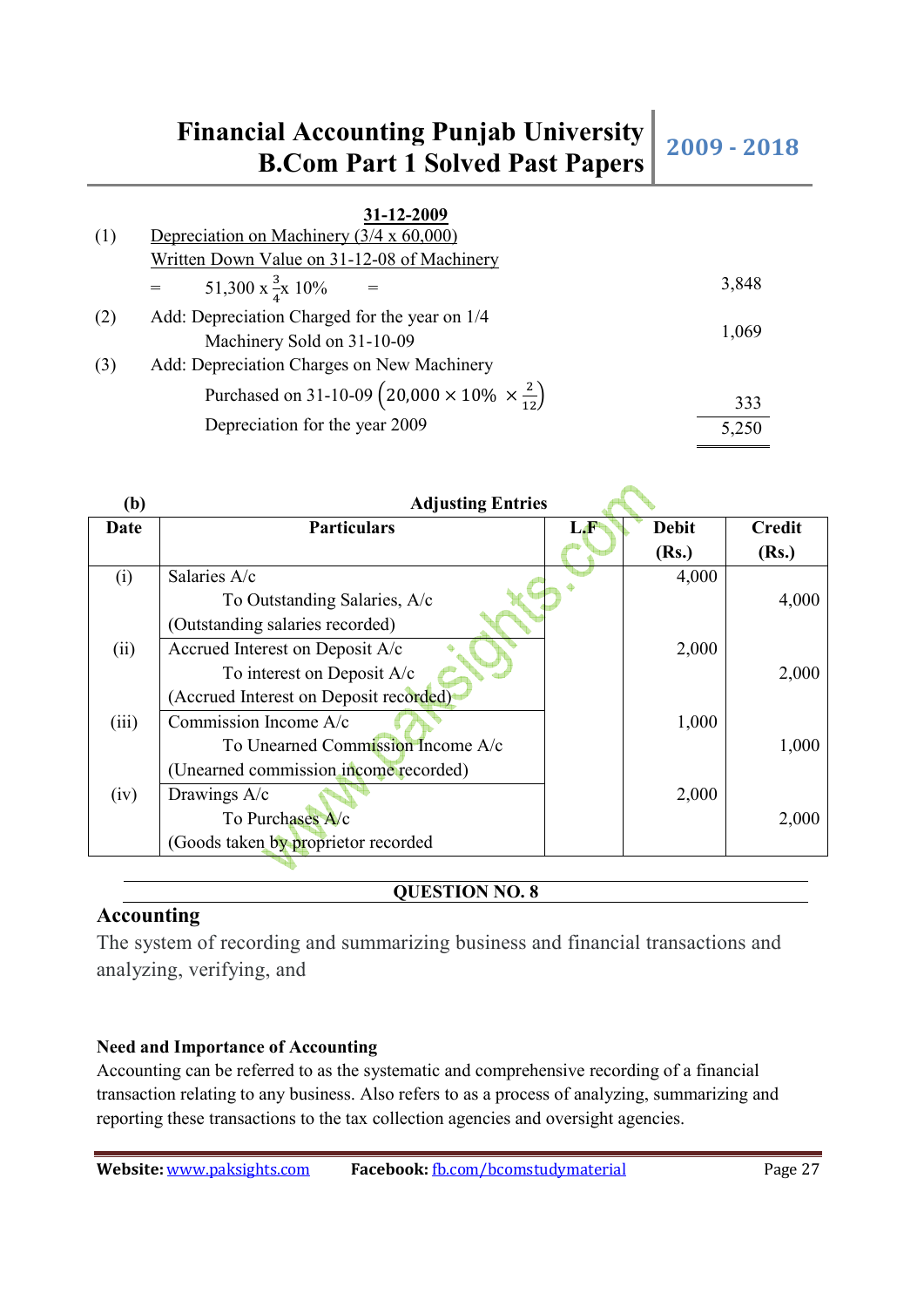Accounting helps the management to be able to ascertain the financial position of the business. With all accounting activities, the final report provided helps management to know the business position so they can be able to know which direction they are ending.

Accounting is very important and needed for any business transactions. It helps in recording, classifying and finally summarizing the transactions in a business. This enables coming up with a well analyzed financial document like balance sheet, trial balance among others when accounting is done properly within the business transactions.

### **The Importance Of Accounting**

Accounting helps in decision making, planning, and controlling processes. It's with the help of accounting there will be documents which will be factored in carrying out these processes. Again with these methodical documents, they help in reduction of theft and frauds.

Availability of accounting in any business transactions ignites the business to run with efficiency, effectiveness and accuracy manner on all the activities undertaken. This leads to more productions since the management will make the right decision and proper planning due to the good flow of transactions in a business.

### **Importance of Accounting in Business Organization**

A business organization involves an individual or a group of people who collaborate so as to achieve certain commercial goals.

### **Planning Budget**

Budgeting is a core factor in every business. Planning budgets help business to make strategies, save money and noticing any expenditure exceeding the budgeted amount. To make a budget you need various previous records. In order for these documents to be available, they must be very well maintained through accounting since they are the basis of planning and making budgets.

#### **Banks and lenders**

In order to get any loan from the financial institution, you must be able to present your financial status in acceptable order. So in order to make it, you need to have proper accounting system so as to present various books of records such as profits recorded, assets and liabilities, taxes paid among others. Financial institutions will scrutinize them carefully before landing to a decision of awarding loan.